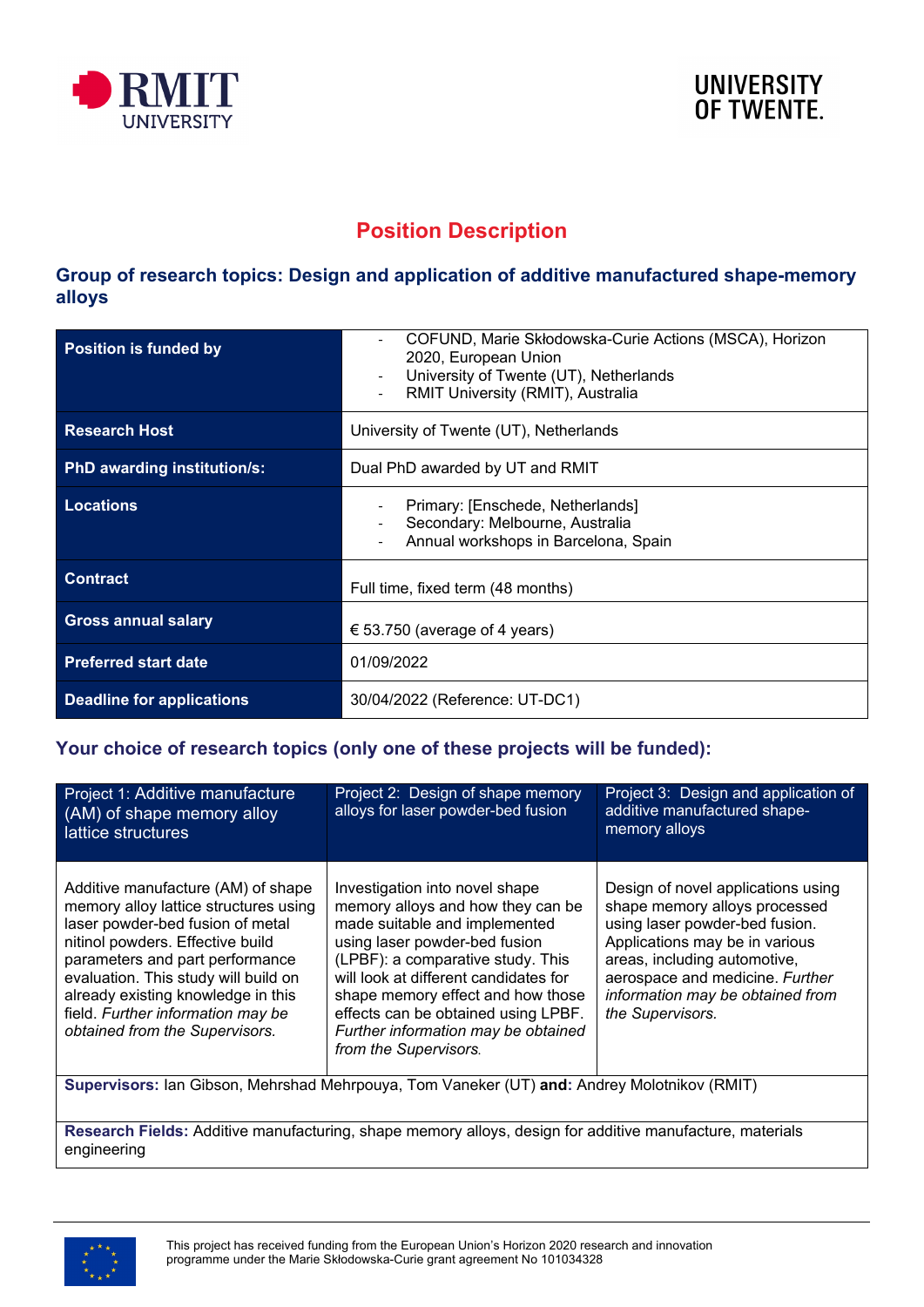



# **REDI**

The REDI (RMIT European Doctoral Innovators) program is a unique opportunity offering excellent PhD conditions including enviable international experience, top-class research discipline and transversal skills training as well as networking with academic and industry leaders across 60+ supporting partners and 11 countries. As a REDI researcher you will be:

- enrolled by two entities, with the chance to be awarded dual doctorates and gain alumni status from multiple institutions, including the Marie Curie Alumni Association.
- seeing the world and spending a year at RMIT University in Melbourne, Australia (ranked in the top 20 of universities under 50 years old in the world).
- part of a rich multidisciplinary network of researchers and supervisors who come together in annual, week-long training events in Barcelona.
- working closely with industry and gaining experience with the 40+ leading companies supporting the program.
- earning a salary above national standards for doctoral positions with full social security benefits (with further support available for eligible researchers with additional needs).
- receiving support and guidance from two highest-calibre, experienced supervisors with high PhD completion rates.
- enhancing your career prospects through comprehensive technical and transversal skills training from leading institutions, intersectoral and international experience and mentoring.
- working on innovative and exciting projects of high commercial and societal value with up to four years to complete your research.

#### **For more information visit: rediprogram.eu**

# **Are you REDI? (Expected Profile)**

#### **Project 1**

**Your background and skills**: Bachelor and Masters degree in topics related to materials science, materials engineering, mechanical engineering or manufacturing/production engineering. Experience in additive manufacturing beyond base-level melt-extrusion methods, preferably metal powder-bed fusion. Numerical modelling of solids, experimental methods for material testing. Good understanding of nitinol shape memory alloy a benefit.

**Your work experience**: n/a

**Your research experience**: n/a

#### **Project 2**

**Your background and skills**: Bachelor and Master`s degree in topics related to materials science, materials engineering, mechanical engineering or manufacturing/production engineering. Experience in additive manufacturing beyond base-level melt-extrusion methods, preferably metal powder-bed fusion. Numerical modelling of solids, experimental methods for material testing. A broad understanding of shape memory alloys a benefit

**Your work experience**: n/a

**Your research experience**: n/a

#### **Project 3**

**Your background and skills**: Bachelor and Master`s degree in topics related to materials science, materials engineering, mechanical engineering or manufacturing/production engineering. Experience in additive manufacturing beyond base-level melt-extrusion methods, preferably metal powder-bed fusion. Numerical modelling of solids, experimental methods for material testing. Product design and testing knowledge a benefit.

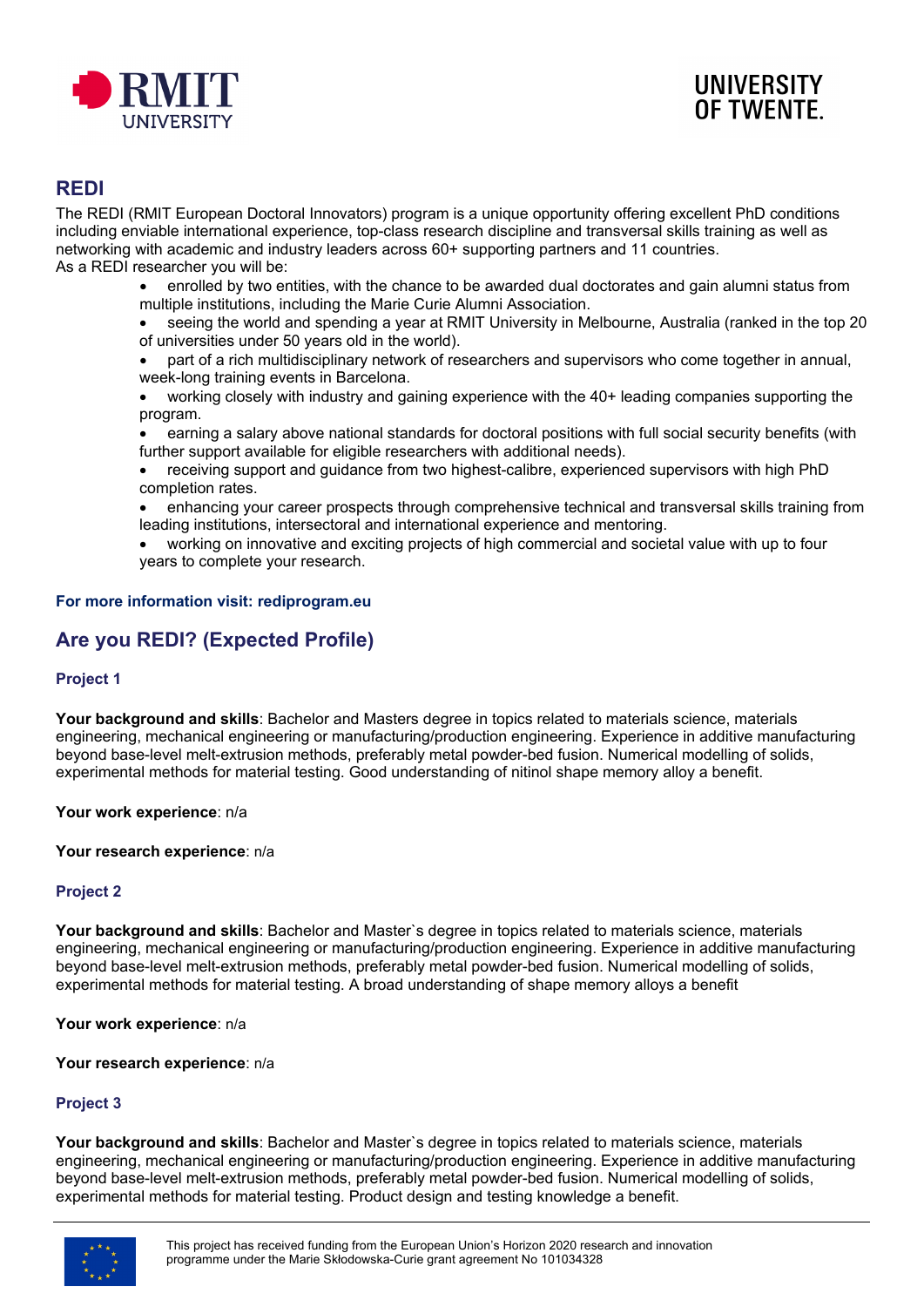



**Your work experience**: n/a

#### **Your research experience**: n/a

### **Employment Benefits and Conditions**

UT offers a 48-months full-time work contract, indicatively starting on 01/09/2022. The position will be based in Enschede (Netherlands). International travel is foreseen, including to Australia (up to 12 months) and Spain (one week per year). At UT, there is a probation period of twelve (12) months and there are 40 working hours per week.

The remuneration, in line with the European Commission rules for Marie Skłodowska-Curie grant holders, will consist of a gross annual salary of 53.750 EUR gross per year. Of this amount, the estimated net salary to be perceived by the Researcher is 2.500 EUR per month. However, the definite amount to be received by the Researcher is subject to national tax legislation.

#### **Benefits include**:

- Sickness/parental leave
- Membership of UT sports facilities
- 1,000€ yearly travel allowance to cover flights and accommodation to participate in the annual workshop at RMIT Europe in Barcelona (Spain).
- 10,000€ allowance to cover flights and living expenses for up to 12 months in Australia.

For more details, please see: <https://utwentecareers.nl/en/ut-as-employer/employment-conditions/>

# **REDI to apply? First a little more about us…**

#### **UT**

The University of Twente offers comprehensive and contemporary degree courses. The UT is a leader in implementing educational reforms, designed, of course, in accordance with the new Bachelor's/Master's degree structure. Students have ample opportunity to combine a variety of educational pursuits. The state-ofthe-art ICT facilities for distance and interactive learning enable everyone to determine their own learning path as much as possible.

The University of Twente is one of Europe's finest educational resources encouraging research and entrepreneurship in both technology and social sciences. A young and innovative institute, UT is internationally respected in areas ranging from public policy studies and applied physics to biomedical technology. Surveys among professors and students demonstrate that the quality of research and education are unparalleled.

With one of the fastest networks in the world, the entire campus offers wireless Internet connectivity and access to the largest communications network in Europe. And because there is more to life than studying, the Netherlands only campus university (140 hectares) has many sports and cultural facilities. In addition to study facilities and accommodation the campus of the University of Twente offers a variety of services, psychologists, a medical centre, counsellors, religious services, a hotel, restaurants, bars, and much more.

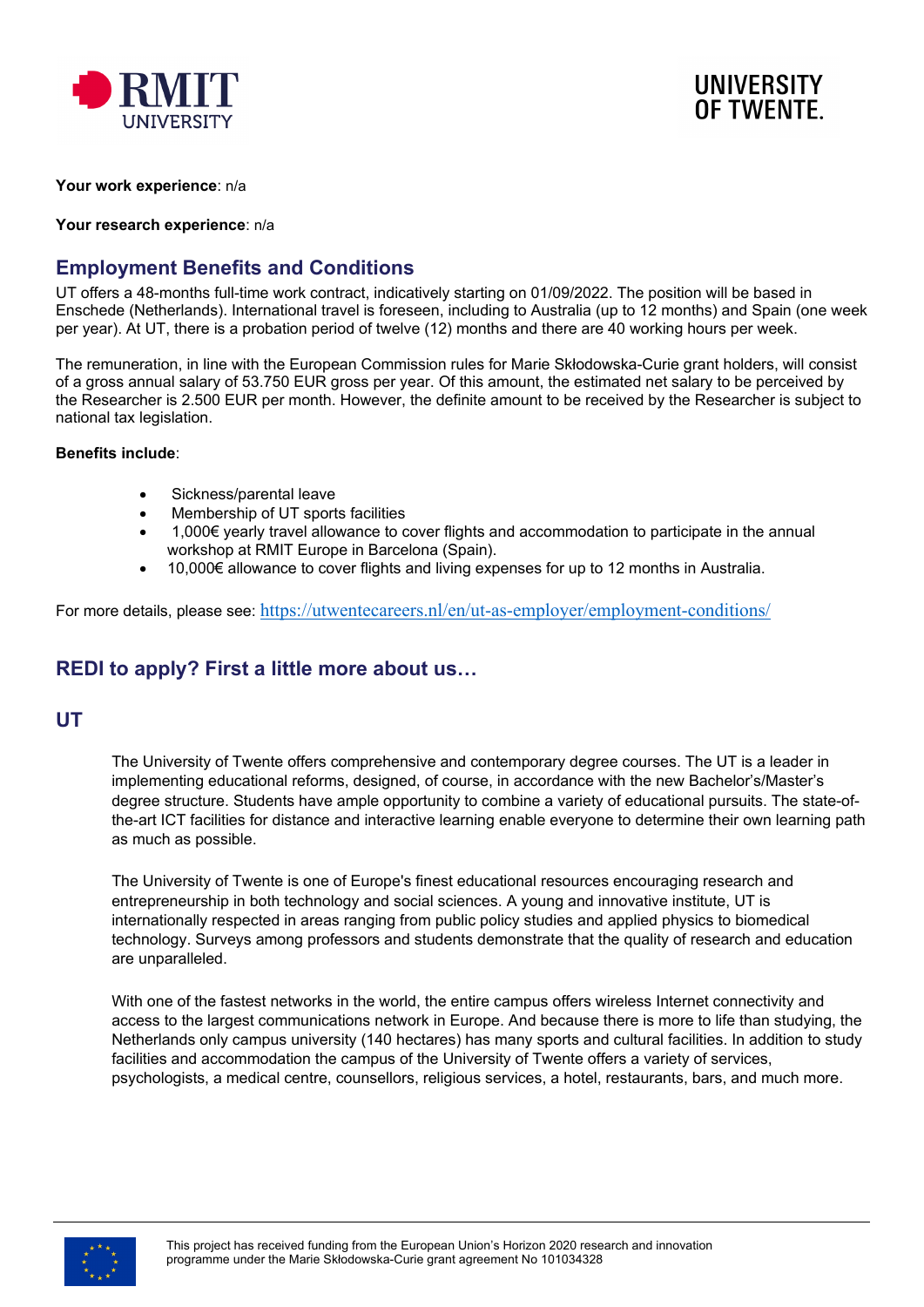



UT university offers to its Doctoral Students a wide range of benefits, including:

- **Courses and training opportunities:** All candidates must complete a range of related courses and creditearning activities (like student supervision, presentation of conference papers, etc.)
- **Language courses: All courses are conducted in English, but Dutch language courses are freely available**
- **Cultural and social activities:** UT is a campus-based university, with a vast range of social, cultural and sporting activities
- **Engagement with industry:** The candidate will be associated with the Fraunhofer Innovation Platform at UT, which will provide opportunity for industrial engagement and project activity

For more information, visit: [https://www.utwente.nl/en/education/tgs/prospective](https://www.utwente.nl/en/education/tgs/prospective-candidates/phd/)-candidates/phd/

### **RMIT**

RMIT is a global university of technology, design and enterprise, ranked in the top 20 of universities under 50 years old in the world. World-class people, leading edge resources, collaboration with industry partners and multidisciplinary approaches are just a few of the trademarks of research at RMIT, which boasts almost 90,000 students and campuses in Australia, Vietnam, a centre in Barcelona, Spain and research and industry partners on every continent.

As Doctoral Student at RMIT you will be able to benefit from a wide range of training and mentoring opportunities including:

- **The PhD Up** program offering a huge range of workshops, seminars and short courses to build research knowledge and skills, including research writing, publishing, research methods, ethics, project management and careers (see more at: [https://www.rmit.edu.au/students/student](https://www.rmit.edu.au/students/student-essentials/information-for/research-candidates/enriching-your-candidature/phd-up-program)-essentials/information-for/research[candidates/enriching-your-candidature/phd-up-program\)](https://www.rmit.edu.au/students/student-essentials/information-for/research-candidates/enriching-your-candidature/phd-up-program)
- **RMIT PhD Online Modules**, designed specifically for PhD students, including *Researching your literature review, Writing a research proposal, Choosing where to publish, Writing for Publication, Research Integrity*, etc.
- **RMIT Creds**, RMIT's Digital Credentials Platform, which includes over 80 credentials covering a wide range of topics such as *Understanding Responsible Research and Innovation, Academic Integrity Awareness, Emotional Intelligence, Diversity Matters, Agile Ways of Working, Why Gender Matters, Cross Cultural Communications*, etc. (see more at: https://www.rmit.edu.au/study-with-us/levels-of-study/short-courses);
- The e-Grad School, the online learning modules of the Australian Technology Network (ATN) of Universities' covering a multitude of transferrable skills such as *Critical and Creative Thinking, Leadership and Communication, Entrepreneurship, Research Commercialisation, Public Policy*, etc.
- The RMIT Mentoring platform also gives you access to mentoring from trained professionals and experts, including:
	- o *Career Mentoring* career guidance from industry professionals from all disciplines and global locations.
	- o *Women@RMIT Mentoring* career guidance from industry professionals who are committed to gender diversity and equality in the workplace (especially for female students in male dominated industries)
	- o *Pride Mentoring* a chance for students who identify as LGBTIQ+ to receive professional and social guidance from industry professionals who also identify as LGBTIQ+ or are familiar with the additional challenges these groups face in the workforce.

Find out more: [rmit.edu.au](https://www.rmit.edu.au/)

### **A little more about you…**

### **Eligibility**

**You need to fulfil criteria of the REDI program and both universities to be recruited.**

To apply for REDI, you must comply with the MSCA-COFUND general eligibility criteria:

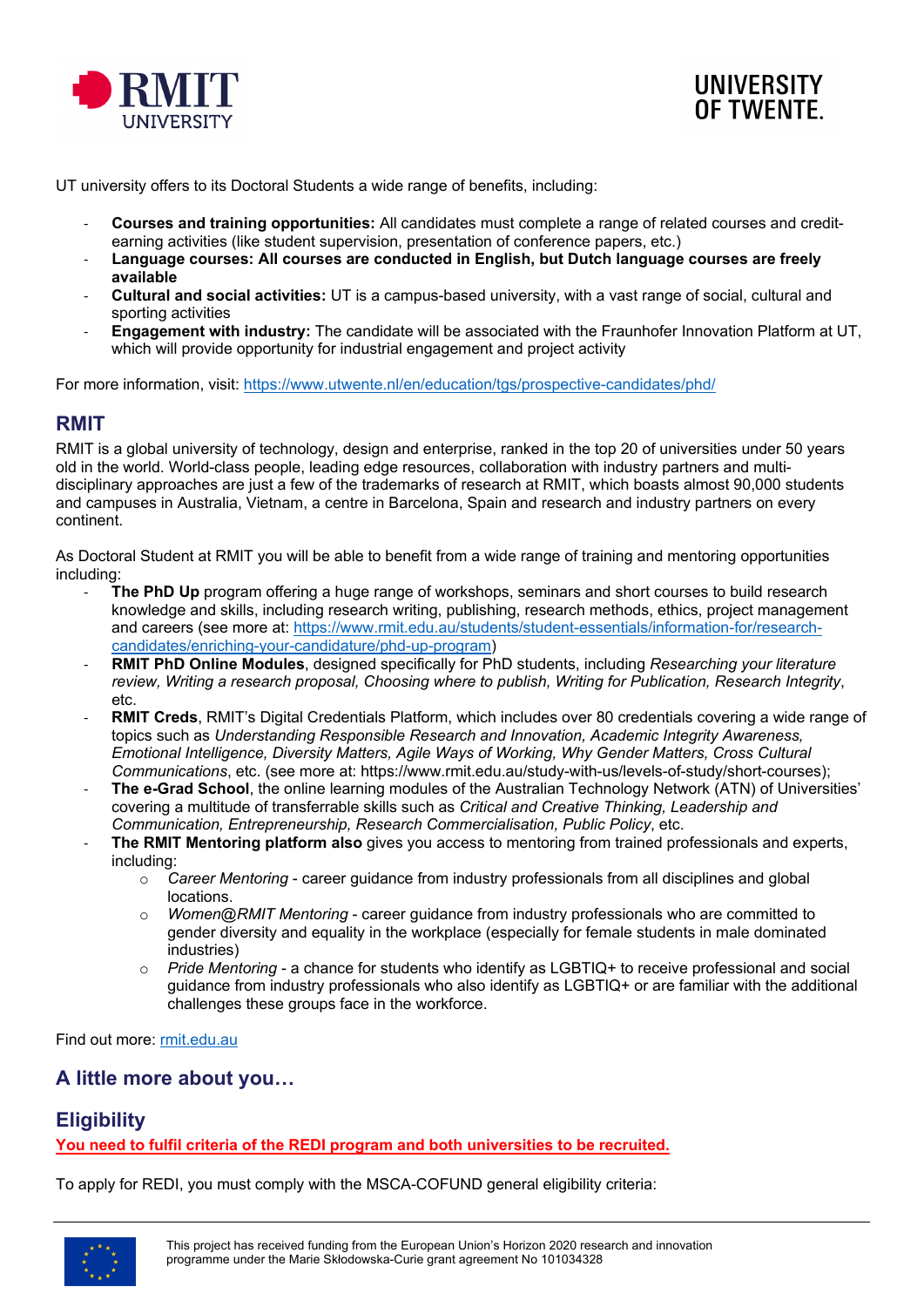



- Be in the **first four years** (Full-Time Equivalent (FTE) research experience) **of your research career** and not yet have been awarded a doctoral degree. FTE Research Experience is measured from the date when a researcher obtained the degree entitling him/her to embark on a doctorate, **AND**
- **Not have resided or carried out your main activity** (work, studies, etc.) in the country of your research host for more than 12 months in the 3 years immediately before this call's deadline. Time spent as part of a procedure for obtaining refugee status under the Geneva Convention (1951 Refugee Convention and 1967 Protocol), compulsory national service and/or short stays such as holidays is not taken into account.

**AND** the following criteria:

- **Hold a bachelor's degree requiring at least 4 years of full-time study** in a relevant discipline awarded with honours and including a research component; **OR**
- **Hold a master's degree that includes a research component** or a master's degree without a research component with at least a high distinction average; **OR**
- **Have evidence of appropriate academic qualifications and/or professional experience** demonstrating that the applicant has developed knowledge of the field of study or cognate field and the potential for research sufficient to undertake the chosen project.

#### **AND**

• Have **English level C1 language proficiency**.

In addition to the above, if your application is successful, you will be required to:

- Apply for a working visa in Netherlands (https://www.netherlandsworldwide.nl/travel/visas-for-thenetherlands):
- Apply for a student visa in Australia (More information: [https://www.rmit.edu.au/study](https://www.rmit.edu.au/study-with-us/international-students/apply-to-rmit-international-students/student-visas/apply-for-a-visa)-with-us/internationalstudents/apply-to-rmit-international[-students/student-](https://www.rmit.edu.au/study-with-us/international-students/apply-to-rmit-international-students/student-visas/apply-for-a-visa)visas/apply-for-a-visa)

### **In addition to meeting the eligibility criteria for the REDI Program, you will also need to meet the admission criteria of both institutions:**

# **Admission at UT**

You will be enrolled as Doctoral Student at UT for the entire duration of the assignment. At admission, you will need to supply:

- CV
- Cover Letter, showing your motivation for studying the specified topic at UT
- **Education certificates**
- A list of up to 2 referees

More information: [https://www.utwente.nl/en/education/tgs/prospective](https://www.utwente.nl/en/education/tgs/prospective-candidates/phd/application-admission/admission-requirements/)-candidates/phd/application[admission/admission-requirements/](https://www.utwente.nl/en/education/tgs/prospective-candidates/phd/application-admission/admission-requirements/)